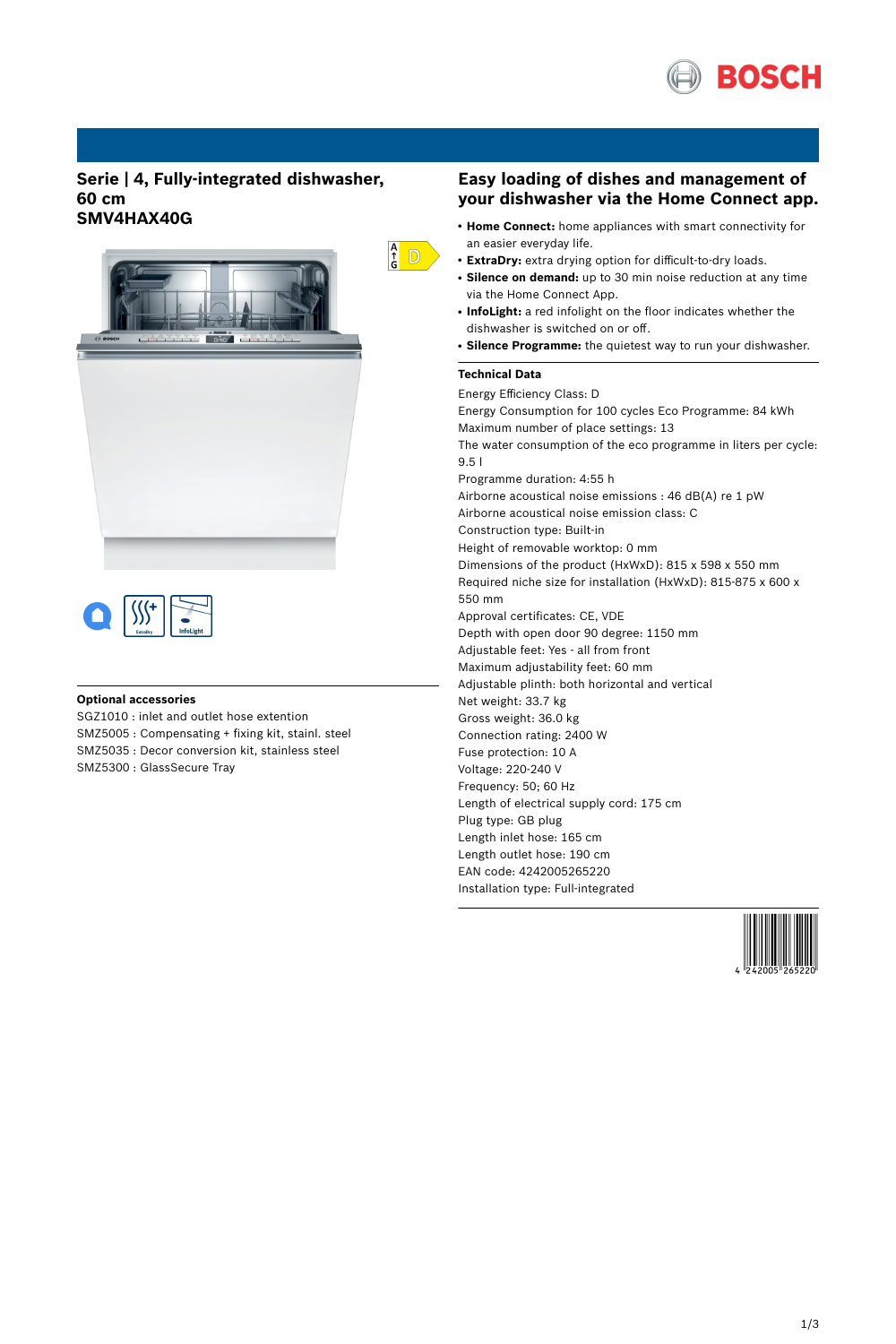

## **Serie | 4, Fully-integrated dishwasher, 60 cm SMV4HAX40G**

## **Easy loading of dishes and management of your dishwasher via the Home Connect app.**

### **New for 2021**

#### **Performance**

- Energy Efficiency Class<sup>1</sup>: D
- Energy<sup>2</sup> / Water<sup>3</sup>: 84 kWh / 9.5 litres
- Capacity: <sup>13</sup> place settings
- Programme duration<sup>4</sup>: 4:55 (h:min)
- Noise level: <sup>46</sup> dB(A) re <sup>1</sup> pW
- Noise Efficiency Class: <sup>C</sup>
- Noise level (silence programme): <sup>43</sup> dB(A) re <sup>1</sup> pW

#### **Programmes / functions**

- <sup>6</sup> programmes: Eco <sup>50</sup> °C, Auto 45-65 °C , Intensive <sup>70</sup> °C, Express 65°, Silence 50 °C, Favourite
- Default favourite programme: Pre-Rinse
- <sup>4</sup> special options: Remote Start, Extra Dry, Half Load,
- SpeedPerfect+
- Machine Care
- Silence on Demand (via app)

#### **Flexible design elements**

- Flex basket system
- <sup>3</sup> stage Rackmatic height-adjustable top basket
- Low friction wheels on bottom basket
- Rack Stopper to prevent derailing of bottom basket
- <sup>2</sup> foldable plate racks in top basket
- <sup>2</sup> foldable plate racks in bottom basket
- Knife rack in top basket
- Moveable cutlery basket in lower rack
- Upper rack cup shelf

#### **Innovations and technology**

- Home Connect ready on WLAN
- Heat exchanger.
- DosageAssist detergent dispenser
- EcoSilence BLDC drive
- Automatic detergent detection
- AquaMix Glass protection system
- Aqua and loading sensor

#### **Design features**

- Push button top edge controls
- InfoLight (Red) Light projection on the floor
- Acoustic end of cycle indicator, Time remaining indicator (min), water inlet indicator
- Time delay (3, <sup>6</sup> or <sup>24</sup> hours)
- AquaStop: Bosch's warranty in case of water damage for the lifetime of the appliance. Please find warranty terms under https://www.bosch-home.co.uk/customer-service/careprotection-and-parts/additional-warranties
- Self-cleaning filter system with <sup>3</sup> piece corrugated filter
- Large item spray head, steam protection plate
- Stainless steel interior
- Dimensions (HxWxD): 81.5 x 59.8 x 55cm
- *¹ Scale of Energy Efficiency Classes from A to G*
- *² Energy consumption in kWh per 100 cycles (in programme Eco 50 °C)*
- *³ Water consumption in litres per cycle (in programme Eco 50 °C)*
- *⁴ Duration of programme Eco 50 °C*